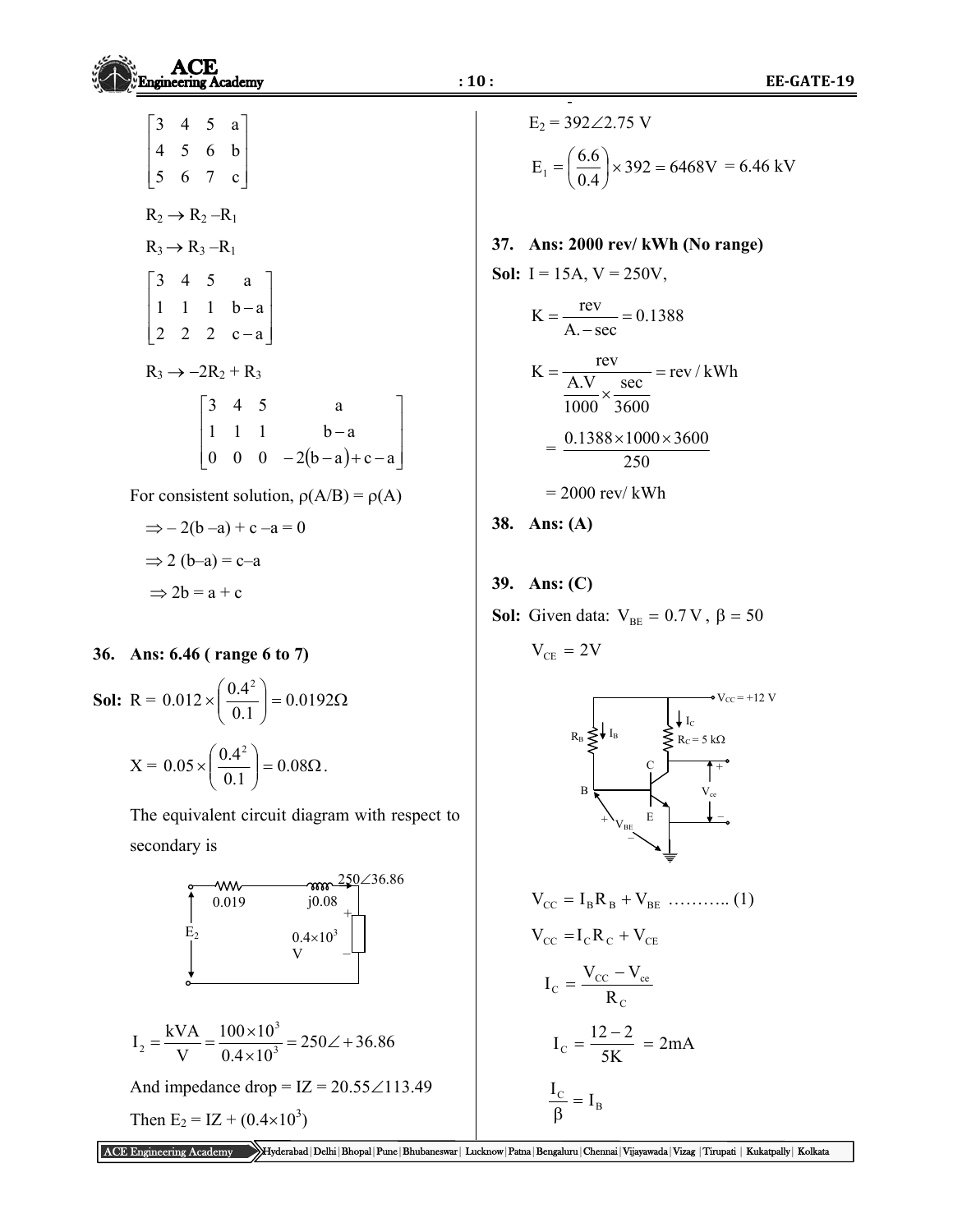$$
\Rightarrow I_{\rm B} = \frac{2 \text{mA}}{50} = 0.04 \text{ mA}
$$

From  $(1)$ 

$$
R_B = \frac{V_{CC} - V_{BE}}{I_B}
$$
  

$$
R_B = \frac{12 - 0.7}{0.04m} = 283 k\Omega
$$

**40. Ans: (A)** 

**Sol:** R<sub>2</sub>/ph = 0.025 $\Omega$ , X<sub>2</sub>/ph=0.12 $\Omega$ , T<sub>st</sub> =  $\frac{3}{4}$ T<sub>max</sub>

$$
\frac{2a}{1+a^2} = \frac{3}{4}
$$
  
\n
$$
\Rightarrow 8a = 3 + 3a^2
$$
  
\n
$$
\Rightarrow 3a^2 - 8a + 3 = 0
$$
  
\n
$$
a = 2.21, 0.451
$$

For motor operation slip range is 0 to 1

$$
\therefore \quad a = 0.451
$$
  
\n
$$
\frac{R_2 + R_e}{X_2} = 0.451
$$
  
\n
$$
\frac{0.025 + R_e}{0.12} = 0.451
$$
  
\n
$$
R_e = 0.029 Ω / ph.
$$

### **41. Ans: 2000**

**Sol:** output voltage of rectifier is shown below



$$
= \frac{400}{3} \times 15 = 2000 \text{ W}
$$

42. Ans: (C)  
\nSol: 
$$
\left|\frac{k}{s^2}\right| = 1
$$
 at  $\omega = 4$   
\n $\frac{k}{\omega^2} = 1$   
\n $k = \omega^2 = 16$   
\nFor a type-2 system  $k_a = k = 16$ 

### **43. Ans: (A)**

**Sol:** Power delivered by salient pole motor,

$$
P = \frac{E_f V_t}{X_d} . sin \delta + \frac{V_t^2}{2} \cdot \left(\frac{X_d - X_q}{X_d X_q}\right) sin 2\delta
$$

 In the above equation, the second term indicates reluctance power, which is independent on field excitation and would be present even if field is fails or unexcited. This reluctance power is maximum at,

$$
\delta\,{=}\,45^o
$$

 $\Rightarrow$  P<sub>max</sub>

When excitation fails =  $\frac{V_t}{2} \frac{X_d - X_q}{X_A X_s}$ J  $\backslash$ L  $\mathsf{I}$  $\setminus$  $\left( X_{d-}\right)$  $d\Lambda$ q  $\frac{2}{t}$   $\left( X_{d} - X_{q} \right)$  $X_dX$  $X_{d}$ <sub> $-$ </sub> $X$ 2 V

$$
= \frac{(6.6)^2}{2} \times \left(\frac{23.2 - 14.5}{23.2 \times 14.5}\right)
$$

$$
P_{\text{max}} = 563 \text{ kW}
$$

# **44. Ans: 83 range (82 to 84)**

**Sol:** 
$$
P_s = P_{e1} = 1.0
$$
  

$$
P_{m1} = \frac{EV}{X_{leq}} = \frac{1.1 \times 1.0}{0.5} = 2.2
$$

$$
P_{m2} = 0
$$

ACE Engineering Academy Hyderabad|Delhi|Bhopal|Pune|Bhubaneswar| Lucknow|Patna|Bengaluru|Chennai|Vijayawada|Vizag |Tirupati | Kukatpally| Kolkata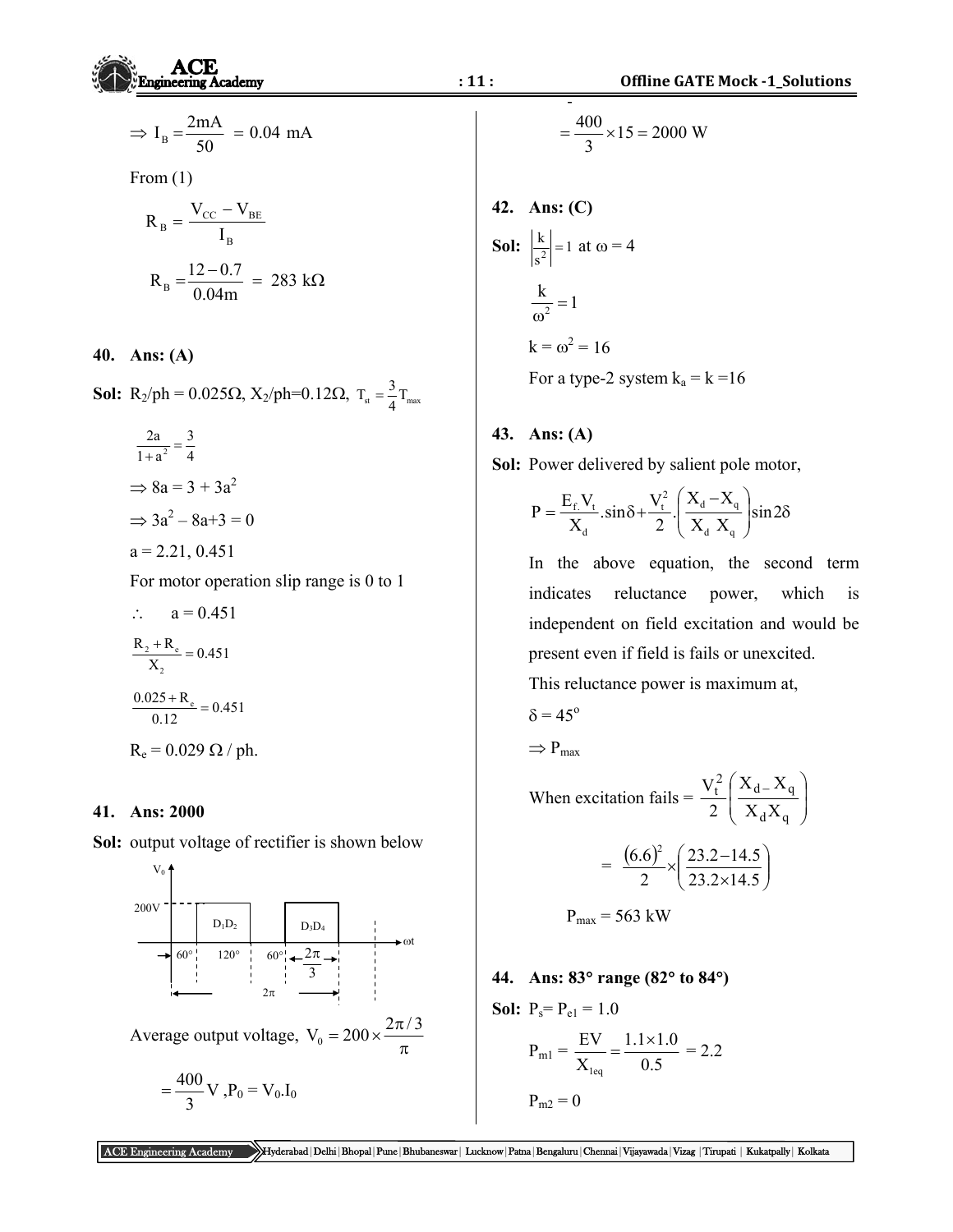$$
P_{m3} = P_{m1} = 2.2
$$
  
\n
$$
\delta_0 = \sin^{-1}\left(\frac{P_s}{P_{m1}}\right) = \sin^{-1}\left(\frac{1.0}{2.2}\right)
$$
  
\n
$$
= 27^\circ = 0.47 \text{ rad}
$$
  
\n
$$
\delta_m = 180 - \sin^{-1}\left(\frac{P_s}{P_{m3}}\right) = 180 - \sin^{-1}\left(\frac{P_s}{P_{m1}}\right)
$$
  
\n
$$
\delta_m = 180 - 27^\circ
$$
  
\n
$$
\delta_c = \cos^{-1}\left(\frac{1.0(2.7 - 0.47) + 2.2 \cos 153^\circ}{2.2}\right)
$$
  
\n
$$
\delta_c = \cos^{-1}\left(\frac{1.0(2.7 - 0.47) - 1.96}{2.2}\right)
$$
  
\n
$$
= \cos^{-1}(0.122) = 83^\circ
$$

**45. Ans: (C)** 

 $100\Omega$   $j2\times100\times10^{-3}$ **Sol:**  1:10 سمععد  $\bigg\} \bigg|$  $\geq 10k\Omega$ Ĥ j  $2 \times 25 \times 10^{-3}$ 

By transferring secondary impedance to primary then Since

$$
z'_{2} = \frac{z_{2}}{k^{2}}
$$
  
\n
$$
k = \frac{10}{1} = 10
$$
  
\n
$$
z'_{2} = \frac{10k\Omega - \frac{j}{2 \times 25 \times 10^{-3}}}{100}
$$
  
\n
$$
= 100 - \frac{j}{5} = 100 - j0.2
$$
  
\n
$$
I_{1} = \frac{50}{100 + j0.2 + 100 - j0.2}
$$
  
\n
$$
= \frac{50}{200} = \frac{1}{4} = 250 \text{ mA}
$$
  
\n
$$
I_{2} = \frac{I_{1}}{k} = \frac{I_{1}}{10} = 25 \text{ mA}
$$

So power dissipated in the  $10k\Omega$  resistor is

‐  $P = (25 \times 10^{-3})^2$  10k $\Omega$  $= 6.25 W$ 

**46. Ans: 69.77 ( Range 68 to 71)** 

**Sol:** Given data, R<sub>a</sub> = 0.1 
$$
\Omega
$$
, V<sub>b</sub> = 2V,  
\nN<sub>1</sub> = 1000rpm, I<sub>a1</sub> = 100A, V<sub>t1</sub> = 250V,  
\nN<sub>2</sub>=700rpm  
\nE<sub>g1</sub> = R<sub>a</sub>I<sub>a1</sub> + V<sub>b</sub> + 250  
\n= 0.1×100+2+250  
\n= 262V  
\nNow N<sub>2</sub> = 700 rpm  
\nE<sub>g1</sub> =  $\frac{N_1}{N_2}$   
\nE<sub>g2</sub> =  $\frac{700 \times 262}{N_2}$   
\nH<sub>g2</sub> =  $\frac{700 \times 262}{1000}$  = 183.4V  
\nAnd R<sub>L</sub> =  $\frac{V_{t1}}{I_{a1}}$  =  $\frac{250}{100}$  = 2.5 $\Omega$   
\nTherefore E<sub>g2</sub> = I<sub>a2</sub>R<sub>a</sub>+V<sub>b</sub>+I<sub>a2</sub>×R<sub>L</sub>  
\n183.4 = I<sub>a2</sub>×0.1+2+I<sub>a2</sub>×2.5  
\n $\Rightarrow$  I<sub>a2</sub> = 69.769A

47. Ans: 0.89 (Range: 0.85 to 0.95)  
\nSol: 
$$
\frac{H(z) = \frac{z}{z - 0.5}
$$
  $\omega = \frac{\pi}{2}$   $z = e^{j\omega} = j$   
\n $\Rightarrow H(z)|_{z=j} = \frac{j}{j - 0.5}$   
\n $A = \frac{1}{\sqrt{1^2 + (0.5)^2}} = 0.8944$ 

# **48. Ans: (B)**

**Sol:** Characteristic equation =  $|SI - A| = 0$ 

$$
\begin{vmatrix} s & -1 \\ 3 & s+4 \end{vmatrix} = 0
$$
  
  $s^2 + 4s + 3 = 0$   
  $\omega_n = \sqrt{3}$  and  $2\zeta\omega_n = 4$ 

ACE Engineering Academy Hyderabad|Delhi|Bhopal|Pune|Bhubaneswar| Lucknow|Patna|Bengaluru|Chennai|Vijayawada|Vizag |Tirupati | Kukatpally| Kolkata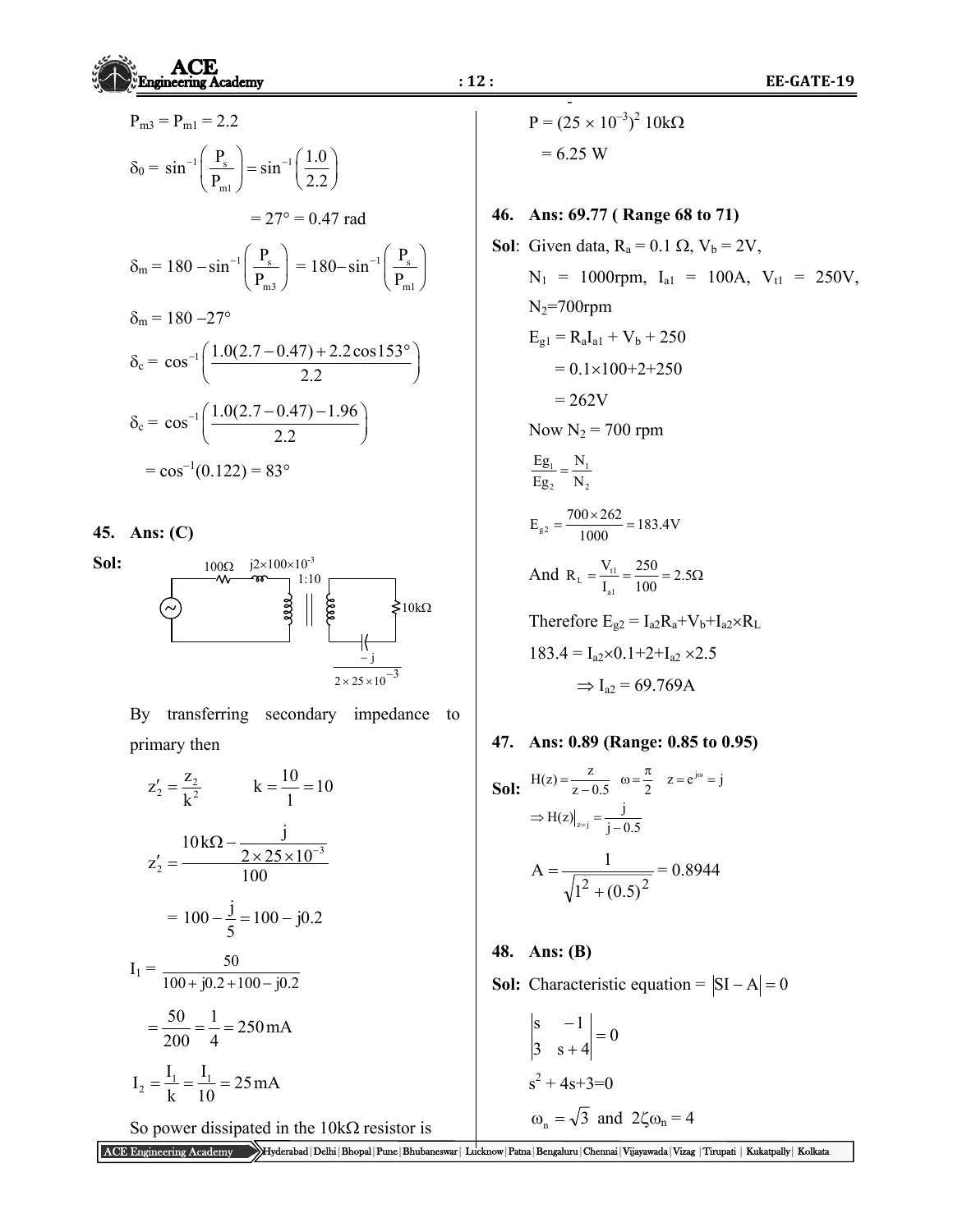$$
\zeta = \frac{2}{\omega_n} = \frac{2}{\sqrt{3}}
$$

$$
\zeta = \frac{2}{\sqrt{3}}
$$

#### **49. Ans: 2.83 (Range 2 to 3)**

3

**Sol:** 
$$
V = \int \frac{\rho_s dS}{4\pi \epsilon_0 |\bar{r}_2 - \bar{r}_1|}, \rho_s = \frac{1}{\rho} nC/m^2
$$

The surface charge density lies in  $z=0$  plane. To this plane  $\pm \hat{a}_z$  are perpendicular . hence  $d\overline{S} = \pm (\rho d\rho d\phi)\hat{a}_z$  or  $dS = \rho d\rho d\phi$  Point 2 is that point at which potential is desired. Hence  $2(0,0,z)$  point 1 is the general point in z=0 plane, hence point  $1(\rho,\phi,0)$ .  $\overline{R}_{12} = \overline{r}_2 - \overline{r}_1 = z\hat{a}_z - \rho \hat{a}_\rho$  $|\bar{r}_2 - \bar{r}_1| = \sqrt{z^2 + \rho^2}$  $\therefore V = \frac{1}{4\pi\epsilon_0} \int_0^{0.01} \int_0^{2\pi} \frac{\rho d\rho d\phi \times 10^{-1}}{\rho \sqrt{z^2 + \rho^2}}$ 9  $V = \frac{1}{1}$  $=\frac{1}{4\pi\epsilon_0}\int_0^{0.01}\int_0^{2\pi}\frac{\rho d\rho d\phi \times}{\rho_s/z^2+1}$  $d\rho d\phi \times 10$ 2 4  $0 \frac{1}{2}a^2$  $0^{J0}$   $J0$   $\rho\sqrt{Z}$  $0.01$  $\times \ln \left| \frac{\rho + \sqrt{\rho^2 + 1}}{\rho + \sqrt{\rho^2 + 1}} \right|$ 1  $=\frac{10^{-9}}{4} \times \ln \left| \frac{\rho + \sqrt{\rho^2 + z^2}}{\rho} \right| \quad [\phi]_0^{2\pi}$ 9 2  $-2$ 10  $\ln\left|\frac{\rho + \sqrt{\rho^2 + z}}{2}\right|$  $=\frac{10}{4\pi\epsilon_0}\times\ln\left|\frac{p+\sqrt{p}+2}{z}\right|$   $[\phi]_0^2$  $\mathbf{r}$  $\phi$ 4 z L Since L ╛ 0 0  $\overline{\phantom{a}}$  $\left| \frac{\text{ln}}{\text{ln}} \right| \frac{0.01 + \sqrt{(0.01)^2 + 1}}{0.01}$  $\overline{\phantom{a}}$  $10^{-9}$   $\bigcup_{1} 0.01 + \sqrt{(0.01)^2 + (0.2)^2}$  $=\frac{10^{-9}}{10^{-9}} \times \left| \ln \left| \frac{0.01 + \sqrt{(0.01)^2 + (0.2)^2}}{0.2} \right| - 0 \right| \times 2$ 9  $\overline{a}$  $\times 2\pi$  $\overline{\phantom{a}}$  $\overline{\phantom{a}}$ 9  $4\pi \times \frac{10}{36}$ L  $\mathsf{L}$ J L L J 」  $\pi \times \frac{10}{36\pi}$ 

$$
=2.83V
$$

**50. Ans: (C)** 

**Sol:** Given  $\overline{F} = 3x\overline{i} + y^2\overline{j}$ 

Along y-axis, 
$$
x = 0 \Rightarrow dx = 0
$$
  
\n
$$
\int_{c} \overline{F} \cdot dr = \int_{c} 3x dx + y^{2} dy
$$
\n
$$
= \int_{2}^{3} y^{2} dy
$$

$$
= \left[\frac{y^3}{3}\right]_2^3
$$

$$
= \frac{27 - 8}{3} = \frac{19}{3}
$$

## **51. Ans: (B)**

**Sol:** 

| f(x) | $\overline{A}$ | /9 |
|------|----------------|----|

Simpson's rule

$$
4 = \frac{h}{3} [y_0 + 4y_1 + y_2]
$$
  
=  $\frac{1}{3} \left[ 1 + 4 \times \frac{1}{4} + \frac{1}{9} \right]$   
=  $\frac{1}{3} \left[ 2 + \frac{1}{9} \right]$   
=  $\frac{19}{27}$ 

**52. Ans: (B)** 

**Sol:** 
$$
\mathbf{x}(t) = \text{rect}(t) \implies \mathbf{C}_n \propto \frac{1}{n}
$$

 For the system transfer function n  $\overline{1}$ dependency is there

$$
\therefore
$$
 Output coefficient  $\propto \frac{1}{n^2}$ 

# **53. Ans: 3**

**Sol:** P = x 
$$
\oplus
$$
 y  $\oplus$  xy  
\nP = (x $\oplus$ y)  $\overline{xy}$  + ( $\overline{x \oplus y}$ ) xy  
\n= ( $\overline{xy}$  +  $x\overline{y}$ )( $\overline{x}$  +  $\overline{y}$ ) + ( $\overline{x}$   $\overline{y}$  +  $xy$ )xy  
\n=  $\overline{xy}$  +  $x\overline{y}$  + xy

ACE Engineering Academy Hyderabad|Delhi|Bhopal|Pune|Bhubaneswar| Lucknow|Patna|Bengaluru|Chennai|Vijayawada|Vizag |Tirupati | Kukatpally| Kolkata